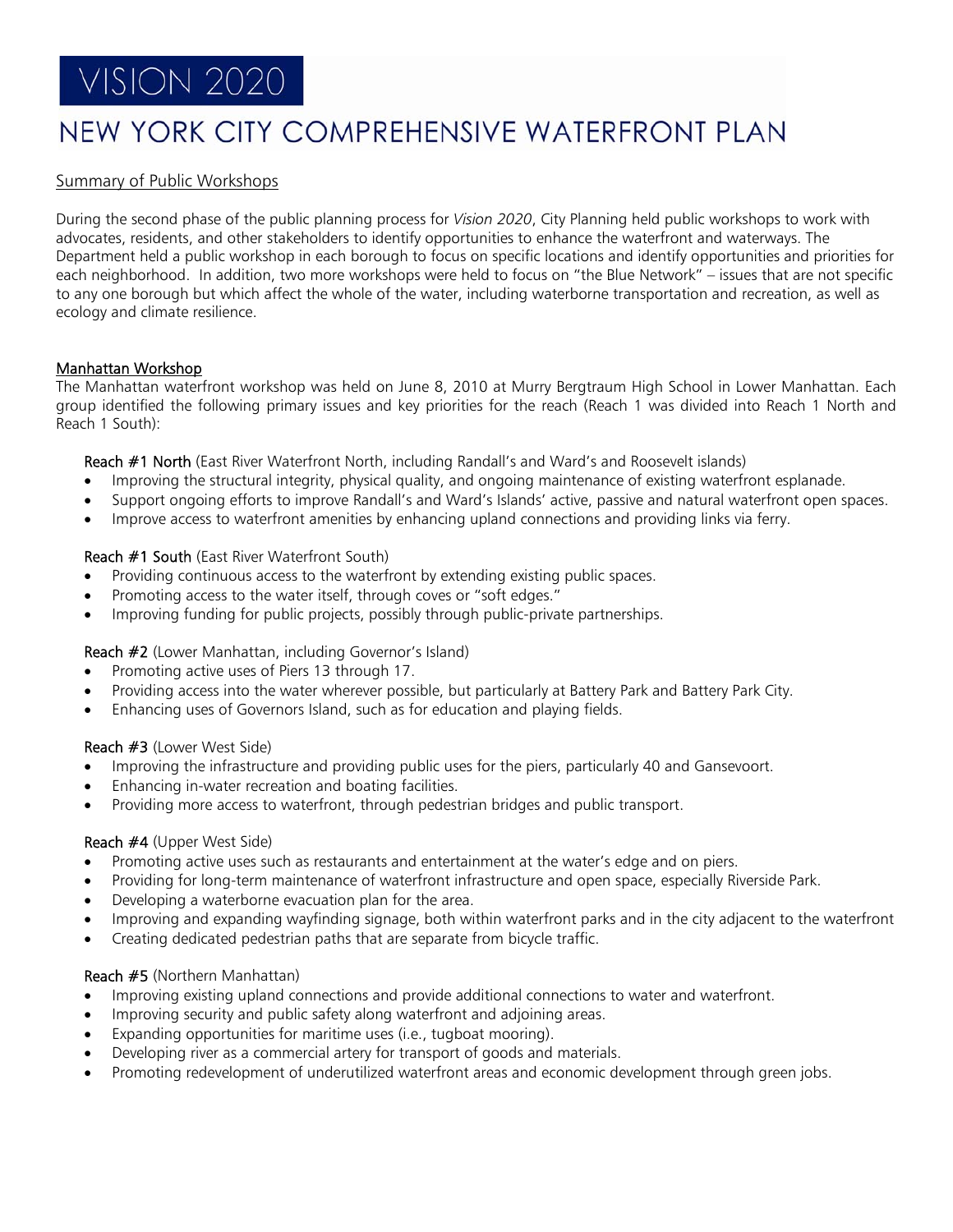# The Bronx Workshop

The Bronx workshop was held on the evening of Wednesday, May 12, 2010 at Hostos Community College in the Bronx. Each group identified the following primary issues and key priorities for the reach:

Reach #6 (Hudson and Harlem Rivers from the Westchester County border south to 153rd Street)

- Enhancing public access through a continuous greenway.
- Creating more provisions for in-water recreation.

Reach #7 (the South Bronx from 153rd Street to the Bronx River at the Bruckner Expressway Bridge)

- Creating continuous waterfront public access and connecting waterfront public spaces to upland neighborhoods.
- Creating a more active waterfront through new residential and commercial development.
- Managing conflicts between residential neighborhoods and industrial uses.

Reach #8 (the Bronx River, north of the Bruckner Expressway Bridge to the Westchester County Line)

- Improving public access.
- Expanding recreational opportunities along the Bronx River greenway.

Reach #9 (from the east side of the Bruckner Expressway Bridge on the Bronx River to the Westchester County line at Pelham Manor)

- Improving water quality
- Creating more opportunities for public access to the waterfront into the water for recreation and transportation.
- Supporting maritime industry and culture.

# Queens Workshop

The Queens waterfront workshop was held on June 2, 2010 at York College in Jamaica. Each group identified the following primary issues and key priorities for the reach (two of the reaches were combined):

# Reach #10 and #11 (North Shore and Upper East River)

- Improving public access opportunities and waterfront recreational activities.
- Improving water quality in Flushing Bay.
- Enhancing use of water for freight and passenger transportation.
- Enhancing connections between waterfront resources.

# Reach #12 (West Queens)

- Creating more open space on the waterfront and improving connections between waterfront open spaces.
- Promoting waterfront recreational opportunities.

# Reach #13 (Newtown Creek)

- Improving water quality.
- Promoting use of water for freight transportation.
- Enhancing access for recreational boating.
- Promoting industrial growth.

# Reach #17 (Jamaica Bay)

- Improving access to and ensuring a more consistent maintenance of waterfront recreational areas.
- Improving commuter ferry service.
- Connecting recreational areas in the bay to the ocean.
- Creating a network of publicly accessible waterfront sites and enhancing recreational opportunities along Jamaica Bay.
- Increasing resiliency to climate change and evaluating evacuation strategies.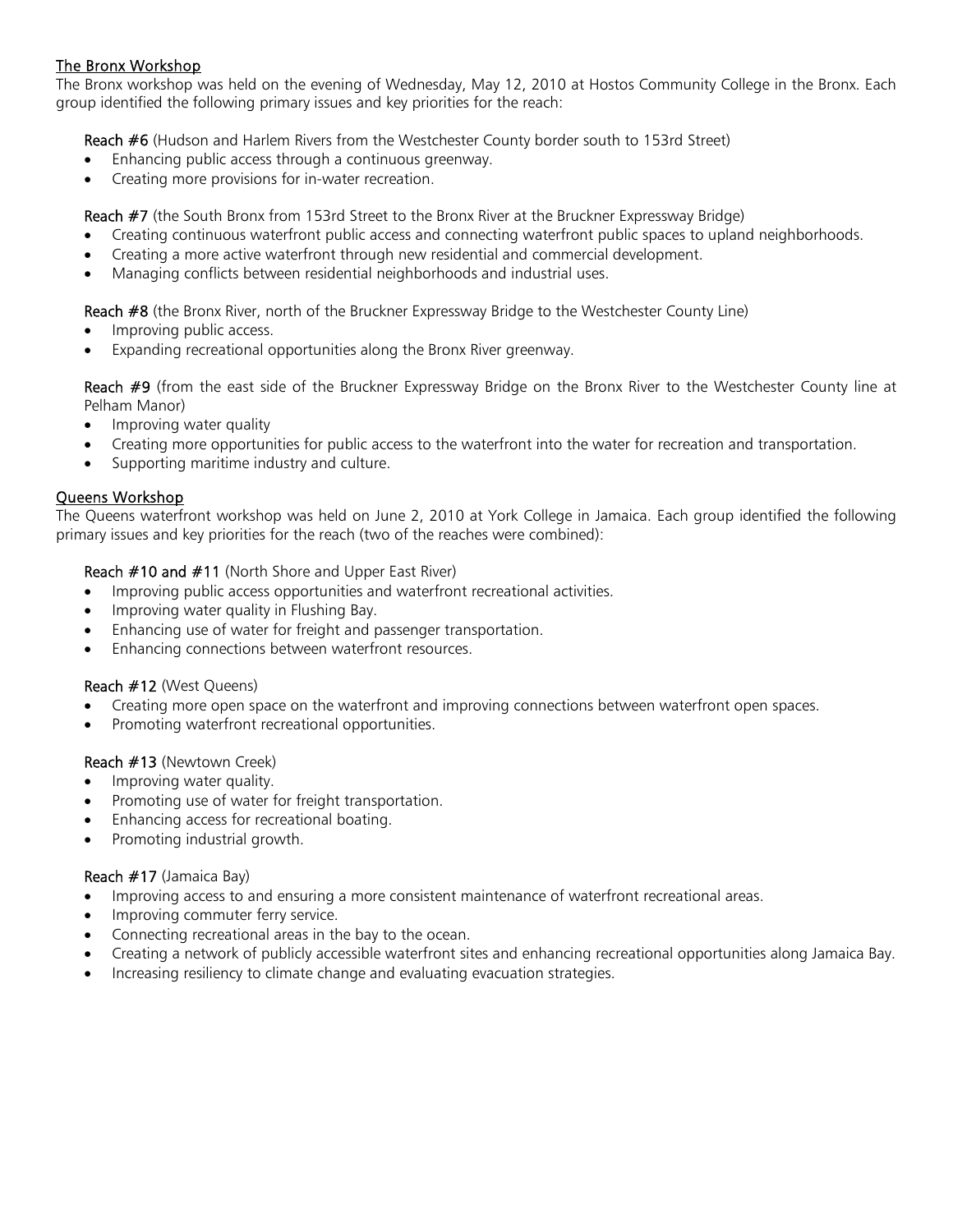# Brooklyn Workshop

The Brooklyn waterfront workshop was held on May 17th, 2010 at Brooklyn Technical High School in Fort Greene. Each group identified the following primary issues and key priorities for the reach (Reach 14 was broken down into a North and South section because of its length):

# Reach #13 (Newtown Creek)

- Promoting industrial growth.
- Enhancing public access.
- Improving water quality.

# Reach #14 North (East River waterfront from Newtown Creek south to Atlantic Avenue)

- Improving public access opportunities.
- Creating more natural waterfront spaces.

# Reach #14 South (Red Hook and Sunset Park)

- Promoting maritime industry and economic growth.
- Accommodating recreational desires.
- Supporting historic preservation.
- Promoting public health.

# Reach #15 (Owl's Head to Seagate, encompassing all of Gravesend Bay)

- Promoting waterfront and in-water recreation.
- Creating more water-based educational opportunities.
- Promoting environmental remediation of land and water.

# Reach #16 (Coney Island and Sheepshead Bay east to Plumb Beach)

- Promoting in-water recreational opportunities in the Atlantic Ocean and in Coney Island Creek.
- Supporting environmental remediation.
- Improving transportation options to the waterfront.
- For Plumb Beach, preserving habitat and improving public access.

# Reach #17 (Jamaica Bay)

- Improving public access to the waterfront, both from land and from the water.
- Creating more continuity between waterfront public spaces.

# Staten Island Workshop

The Staten Island workshop was held on Monday, June 28, 2010 at Wagner College in Staten Island. . Each group identified the following primary issues and key priorities for the reach:

# Reach #18 (North Shore)

- Providing continuous public waterfront access in Edgewater/Rosebank
- Improving wayfinding at the St. George ferry terminal to local attractions
- Improving North Shore Promenade and preventing further deterioration

# Reach #19, 20, and 21 (South Shore, Arthur Kill South and Arthur Kill North)

- Providing public transit access and finding sources of revenue generation for Fresh Kills Park
- Protecting the South Shore from further erosion through educating homeowners about the permitting process and providing financial incentives
- Creating an integrated transit network of ferry, bus, rail, bicycle, and pedestrians
- Promoting a waterfront nightlife destination for young adults in the Tottenville, Travis or Rossville area.

# Reach #22 (Kill Van Kull)

- Balancing industry, commercial, residential, and public access needs
- Developing the Bayonne Bridge reconstruction as a hub for transit connections
- Protecting the shoreline from erosion and climate change through bulkheads and wetlands
- Supporting educational training for recreational boating